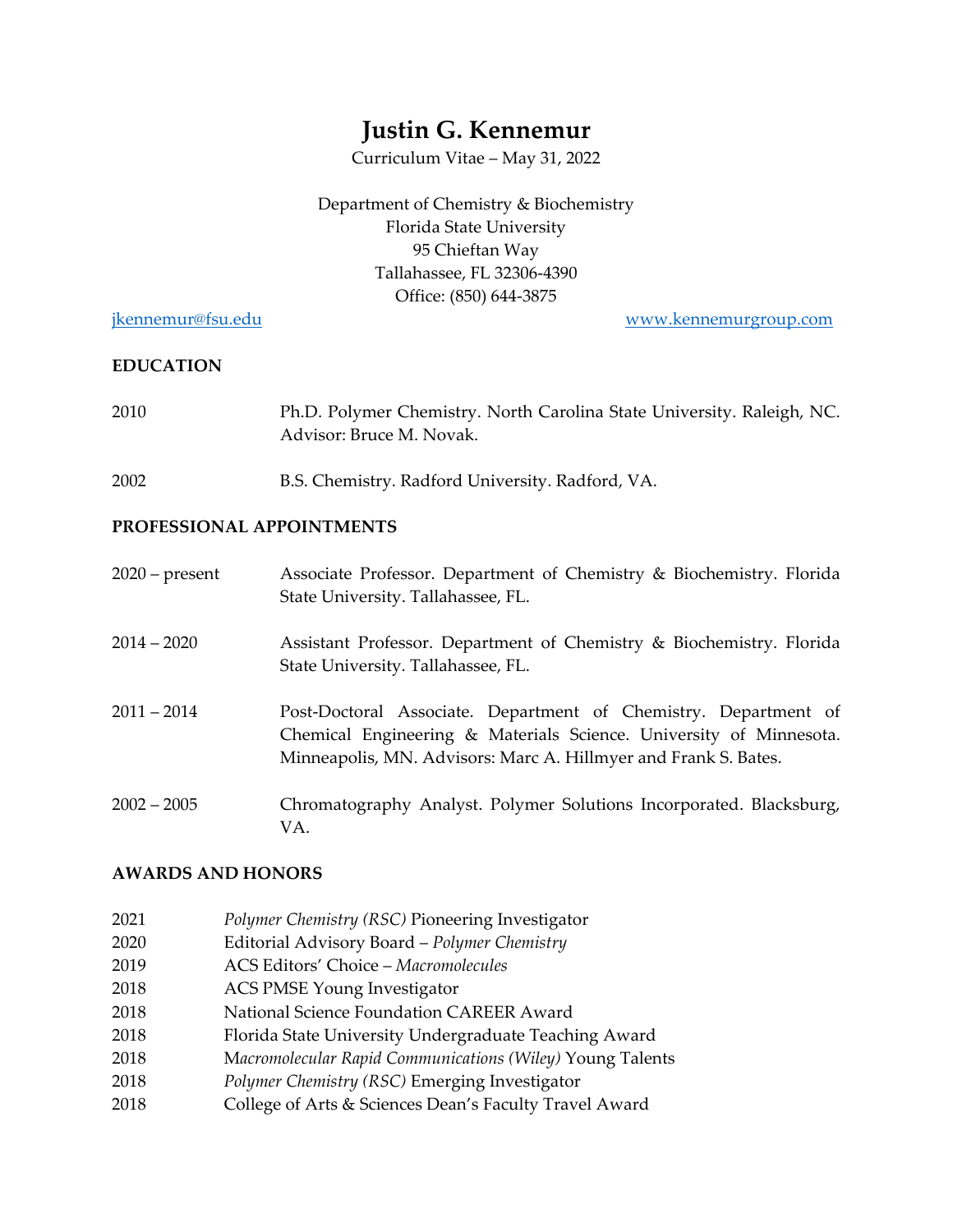| 2015 | ACS Petroleum Research Fund - Doctoral New Investigator Award                  |
|------|--------------------------------------------------------------------------------|
| 2015 | First Year Assistant Professor Summer Award. Florida State University.         |
| 2010 | American Chemical Society POLY/PMSE - AkzoNobel Student Award in Applied       |
|      | Polymer Science.                                                               |
| 2010 | American Chemical Society, North Carolina Section, Richard D. Gilbert Award in |
|      | Polymer Science, First Place - Oral Presentation.                              |
| 2010 | Phi Lambda Upsilon Award for Excellence. North Carolina State University.      |
| 2009 | American Chemical Society, North Carolina Section, Richard D. Gilbert Award in |
|      | Polymer Science - Best Poster.                                                 |
| 2009 | NCSU Graduate Research Symposium Award Winner, PAMS Division.                  |
| 2007 | Award for Outstanding Research Accomplishments in Chemistry, Chemistry         |
|      | Poster Session. North Carolina State University.                               |
| 2001 | Dr. Rogers F. Lambert Endowed Scholarship in Chemistry. Radford University.    |
| 2000 | Dale Snead Boxley Scholarship. Radford University.                             |
| 1998 | CRC Press LLC Chemistry Freshman Achievement Award. Radford University.        |

## **PUBLICATIONS – All are Peer-Reviewed –** *Corresponding Author(s) in Bold*

#### *Independent Career*

- 34. Beery, D.; Stanisauskis, E.; McLeod, G. M.; Das, A.; Guillory, G. A.; Kennemur, J. G.; **Oates, W. S.**; **Hanson, K. H**. Enabling Lower Energy Light Harvesting in Stilbene-Based Photomechanical Polymers via Triplet Sensitization. *ACS Appl. Polym. Mater.* **2022**, *in press,* <https://doi.org/10.1021/acsapm.2c00660>
- 33. Paren, B. A.; Nguyen, N.; Ballance, V.; Hallinan, D. T.; Kennemur J. G.; **Winey**, **K. I.** Superionic Li-Ion Transport in a Single-Ion Conducting Polymer Blend Electrolyte. *Macromolecules*, **2022**, *in press*.<https://doi.org/10.1021/acs.macromol.2c00459>
- 32. Coia, B. M.; Werner, S.; **Kennemur, J. G.** Conformational Bias in Density Functional Theory Ring Strain Energy Calculations of Cyclopentene Derivatives: Towards Predictive Design of Chemically Recyclable Elastomers. *J. Polym. Sci.,* **2022,** *in press*. <https://doi.org/10.1002/pol.20220202> (Invited Submission - Treating the Plastics Problem: From Renewable Feedstocks and Degradability to Recycling)
- 31. Kim, K.; Nguyen, N.; Marxsen, S. F.; Smith, S.; Alamo, R. G.; **Kennemur, J. G.**; **Hallinan, D. T.** Ionic Transport and Thermodynamic Interaction in Precision Polymer Blend Electrolytes for Lithium Batteries. *Macromol. Chem. Phys.* **2021,** *222*, 2100269. <https://doi.org/10.1002/macp.202100269>
- 30. Yarolimek, M. R.; Coia, B. M; Bookbinder, H. R.; **Kennemur, J. G.** Investigating the Effect of α-Pinene on the ROMP of δ-Pinene. *Polym. Chem.* **2021**, *12*, 5048–5058. <https://doi.org/10.1039/D1PY00931A>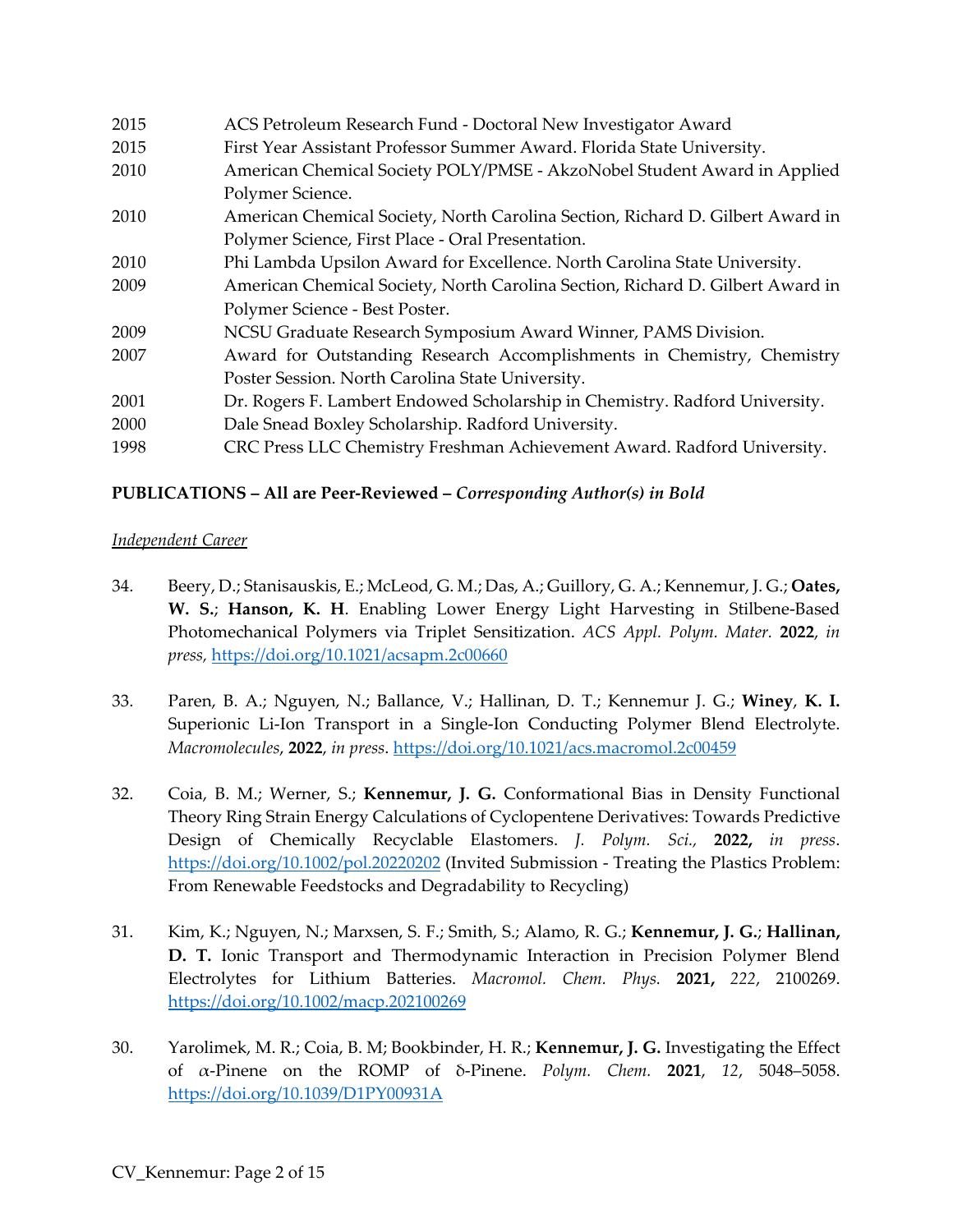- 29. Paren, B. A.; Thurston, B. A.; Kanthawar, A.; Neary, W. J.; Kendrick, A.; Maréchal M.; Kennemur, J. G.; **Stevens, M. J.; Frischknecht, A. L.; Winey, K. I.** Fluorine-Free Precise Polymer Electrolyte for Efficient Proton Transport: Experiments and Simulations. *Chem. Mater.* **2021**, *33*, 6041–6051. <https://doi.org/10.1021/acs.chemmater.1c01443>
- 28. Yarolimek, M. R.; Bookbinder, H. R.; Coia, B. M., **Kennemur, J. G.** Ring-Opening Metathesis Polymerization of δ-Pinene: Well-Defined Polyolefins from Pine Sap. *ACS Macro Lett.*, **2021**, *10*, 760–766. <https://doi.org/10.1021/acsmacrolett.1c00284>
- 27. Yarolimek, M. R.; **Kennemur, J. G.** Exploration of mandelic acid-based polymethacrylates: Synthesis, properties, and stereochemical effects. *J. Polym. Sci.*, **2020**, *58*, 3349–3357.<https://doi.org/10.1002/pol.20200638>
- 26. Paren, B. A.; Thurston, B. A.; Neary, W. J.; Kendrick, A.; Kennemur J. G.; Stevens, M. J.; **Frischknecht, A. L.**; **Winey, K. I.** Percolated Ionic Aggregate Morphologies and Decoupled Ion Transport in Precise Sulfonated Polymers Synthesized by Ring-Opening Metathesis Polymerization effects. *Macromolecules*, **2020**, 53, 8960–8973. <https://doi.org/10.1021/acs.macromol.0c01906>
- 25. Fultz, B. A.; Breery, D. A.; Coia, B. M.; Hanson, K.; **Kennemur, J. G.** "Catalyst Free Removal of Trithiocarbonate RAFT CTAs from Poly(vinylpyridine)s Using Tris(trimethylsilyl)silane and Light" *Polym. Chem.* **2020**, *11*, 5962–5968. (Invited Submission: Pioneering Investigators 2021) <https://doi.org/10.1039/D0PY01104E>
- 24. Fultz, B. A.; Terlier, T. Dunoyer de Segonzac, B.; **Verduzco, R.; Kennemur, J. G.** "Nanostructured Films of Oppositely Charged Domains from Self-Assembled Block Copolymers" *Macromolecules*, **2020**, *53*, 5638–5648. <https://doi.org/10.1021/acs.macromol.0c00707>
- 23. Guillory, G. A.; **Kennemur**, **J. G.** Investigating the Effects of Bulky Allylic Substituents on the Regioregularity and Thermodynamics of ROMP on Cyclopentene. *Eur. Polym. J.* **2019**, *120*, 109251.<https://doi.org/10.1016/j.eurpolymj.2019.109251>
- 22. Neary, W. J.; Isais, T. A.; **Kennemur, J. G.** Depolymerization of Bottlebrush Polypentenamers and their Macromolecular Metamorphosis. *J. Am. Chem. Soc.* **2019**, *141*, 14220–14229.<https://doi.org/10.1021/jacs.9b05560>
- 21. Kieber III, R. J.; Ozkardes, C.; Sanchez, N.; **Kennemur, J. G.** Cationic Copolymerization of Isosorbide Towards Value-added Poly(vinyl ethers). *Polym. Chem.* **2019**, *10*, 3514–3524. <https://doi.org/10.1039/C9PY00590K>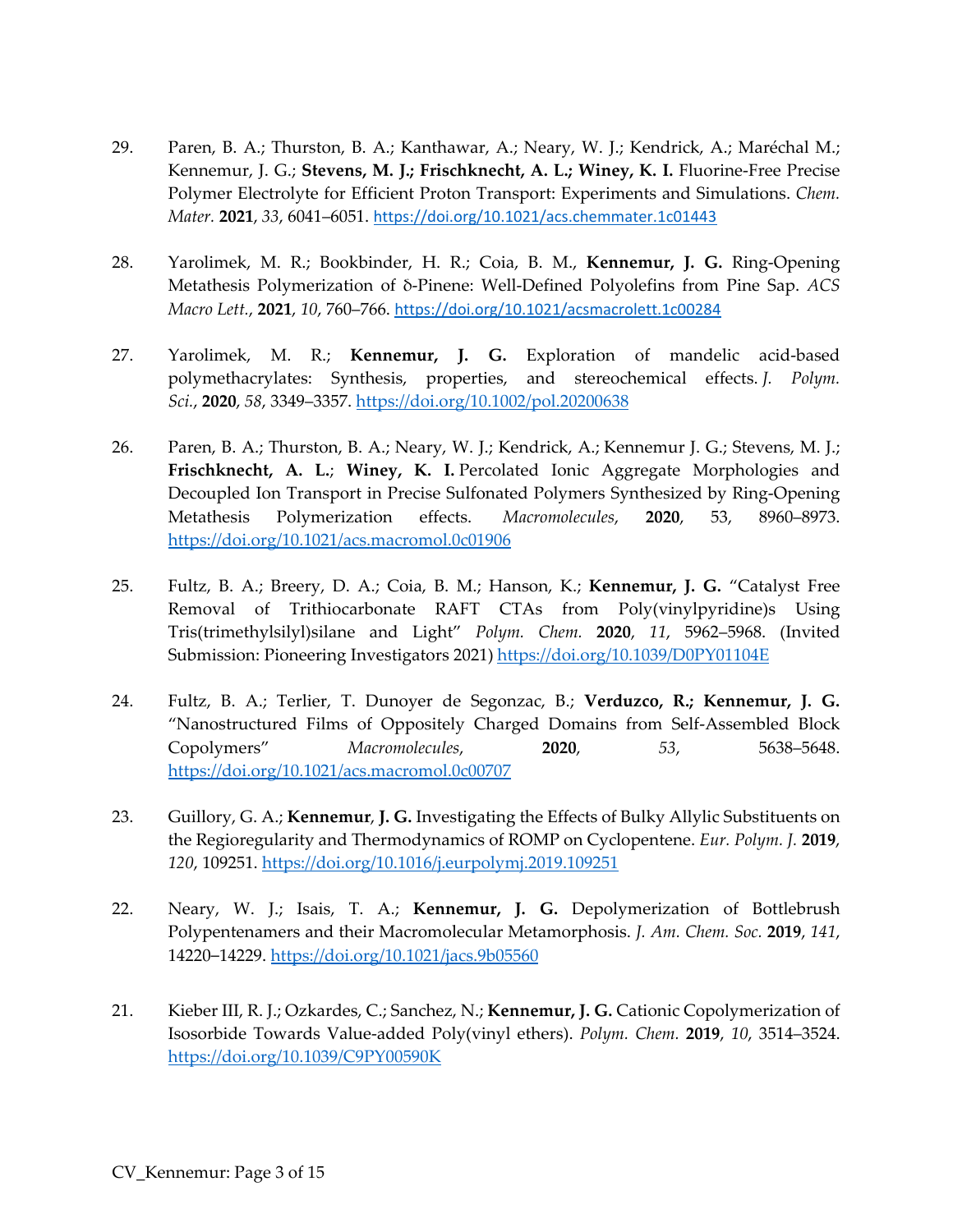- 20. **Kennemur, J. G.** Poly(vinylpyridine) Segments in Block Copolymers: Synthesis, Self-Assembly, and Versatility. *Macromolecules*, **2019**, *52*, 1354–1370*.* <http://dx.doi.org./10.1021/acs.macromol.8b01661>
- 19. Neary, W. J.; **Kennemur, J. G.** Polypentenamer Renaissance: Challenges and Opportunities. *ACS Macro Lett.*, **2019**, *8*, 46–56 <http://dx.doi.org./10.1021/acsmacrolett.8b008855>
- 18. Neary, W. J.; Fultz, B. A.; **Kennemur, J. G.** Well-Defined and Precision-Grafted Bottlebrush Polypentenamers from Variable Temperature ROMP and ATRP. *ACS Macro Lett.,* **2018**, 7, 1080–1086 <http://dx.doi.org./10.1021/acsmacrolett.8b00576>
- 17. Kendrick IV, A.; Neary, W. J; Delgado, J. D.; Bohlmann, M.; **Kennemur, J. G.** Precision Polyelectrolytes with Phenylsulfonic Acid Branches at Every Five Carbons. *Macromol. Rapid Commun.,* **2018,** *34*, 1800145 (Invited Submission - Young Talents 2018) <http://dx.doi.org./10.1002/marc.201800145>
- 16. Kieber III, R. J.; Neary, W. J; **Kennemur, J. G.** Viscoelastic, Mechanical, and Glasstomeric Properties of Precision Polyolefins Containing a Phenyl Branch at Every Five Carbons. *Ind. Eng. Chem. Res.,* **2018**, 57, 14, 4916–4922.<http://dx.doi.org./10.1021/acs.iecr.7b05395>
- 15. Brits, S.; Neary, W. J.; Palui, G.; **Kennemur, J. G.** A new echelon of precision polypentenamers: Highly isotactic branching at every five carbons. *Polym. Chem.*, **2018**, *9*, 1719–1727. (Invited Submission - Emerging Investigators 2018) http://dx.doi.org./10.1039/C7PY01922J
- 14. **Kennemur, J. G.**; Bates, F. S.; Hillmyer, M. A. Revisiting the Anionic Polymerization of Methyl Ethacrylate. *Macromol. Chem. Phys.*, **2018**, *219*, 1700282. (Invited Submission - Living Anionic Polymerization – Part II: Further Expanding the Synthetic Versatility for Novel Polymer Architectures) <http://dx.doi.org./10.1002/macp.201700282>
- 13. Kieber III, R. J.; Silver, S. A.; **Kennemur, J. G.** Stereochemical effects on the mechanical and viscoelastic properties of renewable polyurethanes derived from isohexides and hydroxymethylfurfural. *Polym. Chem.* **2017**, *8*, 4822–4829. http://dx.doi.org./10.1039/C7PY00949F
- 12. Neary, W. J.; **Kennemur, J. G.** Variable Temperature ROMP: Leveraging Low Ring Strain Thermodynamics to Achieve Well-Defined Polypentenamers. *Macromolecules* **2017**, *50*, 4935–4941. http://dx.doi.org./10.1021/acs.macromol.7b01148
- 11. Misichronis, K.; Chen, J.; Imel, A.; Kumar, R.; Thostenson, J.; Hong, K.; Dadmun, M.; Sumpter, B. G.; **Kennemur, J. G.**; Hadjichristidis, N.; Mays, J. W.; **Avgeropoulos, A**. Investigation on the Phase Diagram and Interaction Parameter of Poly(styrene-*b*-1,3-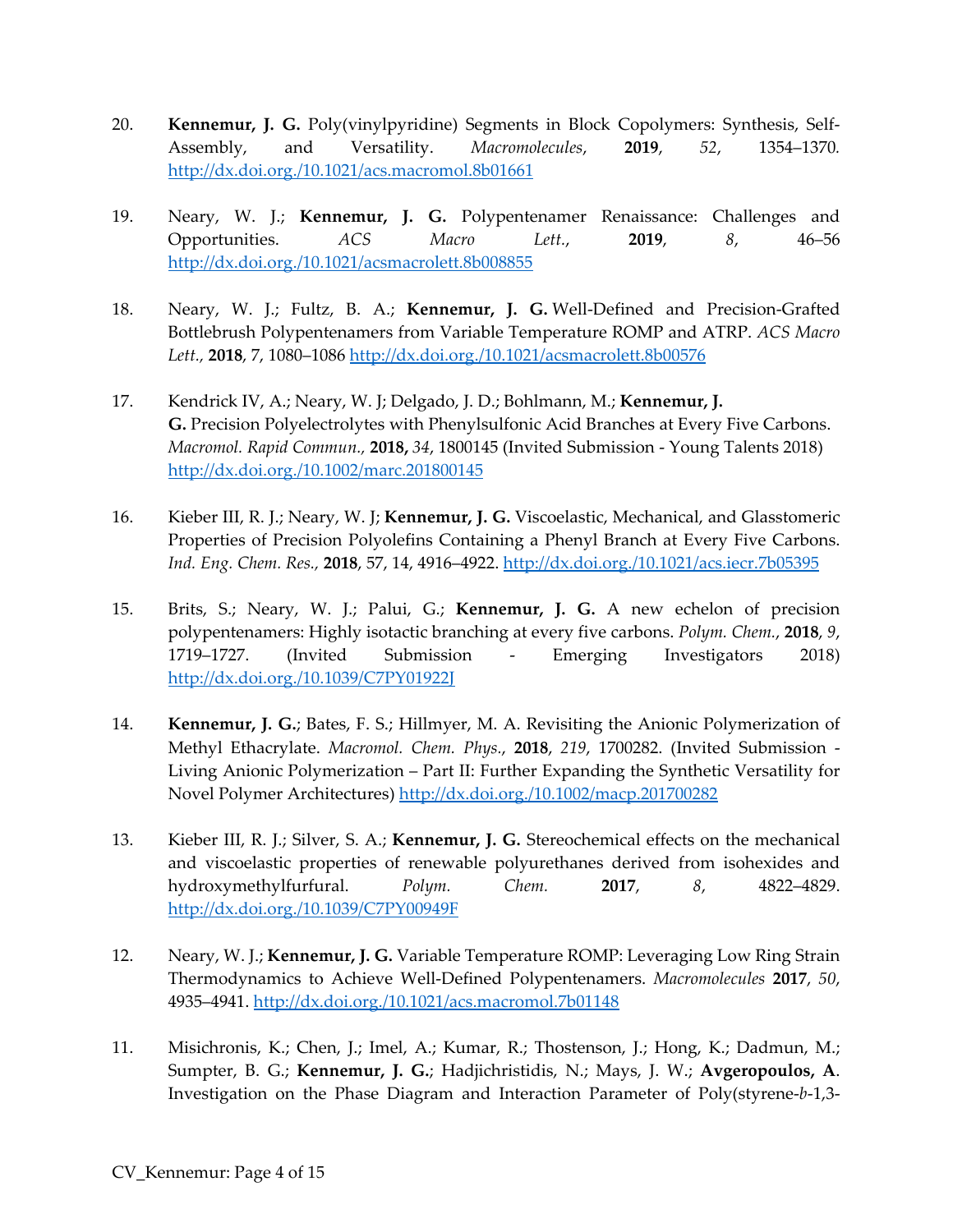cyclohexadiene) Diblock Copolymers. *Macromolecules* **2017**, *50,* 2354–2363. <http://dx.doi.org./10.1021/acs.macromol.7b00104>

10. Neary, W. J.; **Kennemur, J. G.** A Precision Ethylene-Styrene Copolymer with High Styrene Content from Ring-Opening Metathesis Polymerization of 4-Phenylcyclopentene. *Macromol. Rapid Commun.* **2016**, *37*, 975–979.<http://dx.doi.org./10.1002/marc.201600121>

#### *During Post-Doctoral Studies*

- 9. Kennemur, J. G.; **Hillmyer, M. A.; Bates, F. S.** Sub-5 nm Domains in Ordered Poly(cyclohexylethylene)-*block*-poly(methyl methacrylate) Block Polymers for Lithography. *Macromolecules*, **2014**, *47*, 1411-1418. <http://dx.doi.org./10.1021/ma4020164>)
- 8. Kennemur, J. G.; **Hillmyer, M. A.; Bates, F. S.** Rheological Evidence of Composition Fluctuations in an Unentangled Diblock Copolymer Melt near the Order-Disorder Transition. *ACS Macro Lett.* **2013**, *2*, 496-500. <http://dx.doi.org./10.1021/mz4001892>
- 7. Kennemur, J. G.; **Hillmyer, M. A.; Bates, F. S.** Synthesis, Thermodynamics, and Dynamics of Poly(4-*tert*-butylstyrene-*b*-methyl methacrylate). *Macromolecules* **2012,** *45*, 7228-7236. <http://dx.doi.org/10.1021/ma301047y>

## *During Graduate Studies*

- 6. Wilcox, R. J.; Folmer, J. C. W.; Kennemur, J. G**.**; **Martin, J. D.** Synthesis of Luminescent Nitroxobenzene Oligomers by Aluminum Chloride Catalyzed Dehydration of Nitrobenzene. *Polyhedron*, **2015**, *103*, 35-43.<http://dx.doi.org/10.1016/j.poly.2015.07.077>
- 5. Kennemur, J. G.; **Novak, B. M.** Hierarchical Chirality in Polycarbodiimides. *Isr. J. Chem.* **2011**, *51*, 1041-1051. <http://dx.doi.org./10.1002/ijch.201100030>
- 4. Kennemur, J. G.; DeSousa, J. D.; Martin J. D.; **Novak, B. M**. Reassessing Helical Polycarbodiimide Regioregularity Using Solution Infrared Spectroscopy. *Macromolecules* **2011**, *44*, 5064-5067. <http://dx.doi.org./10.1021/ma2005052>
- 3. Kennemur, J. G.; **Novak, B. M**. Advances in Polycarbodiimide Chemistry. *Polymer* **2011**, *52*, 1693-1710. <http://dx.doi.org./10.1016/j.polymer.2011.02.040>
- 2. Kennemur, J. G.; Kilgore, C. A., **Novak, B. M.** Adjusting Conformational Switching Behavior of Helical Polycarbodiimides Through Substituent Induced Polarity Effects. *J. Polym. Sci. Part A: Polym. Chem.* **2011**, *49*, 719-728. <http://dx.doi.org./10.1002/pola.24484>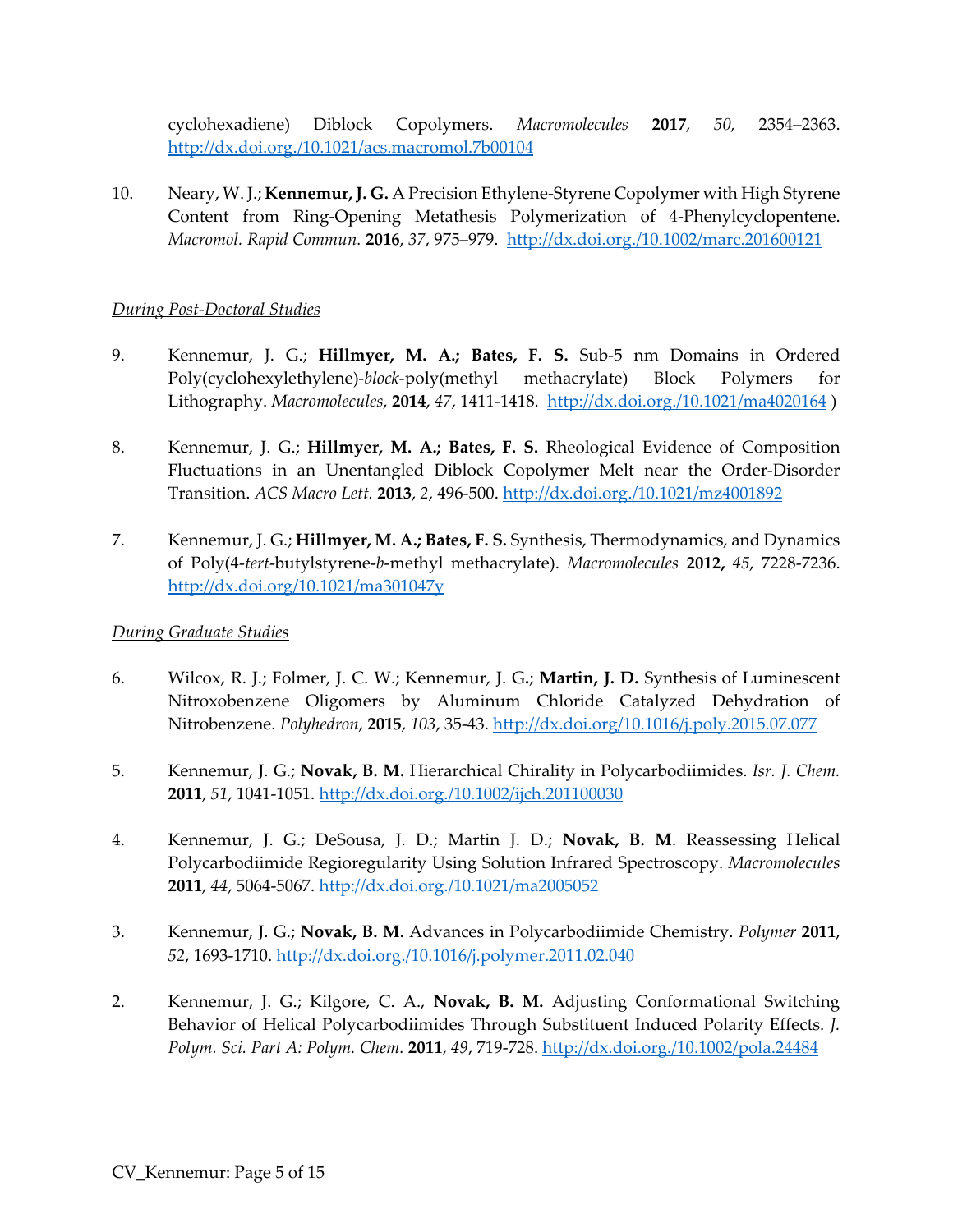1. Kennemur, J. G.; Clark, IV, J. B.; Tian, G.; **Novak, B. M.** A New, More Versatile Optical Switching Helical Polycarbodiimide Capable of Thermally Tuning Polarizations ± 359°. *Macromolecules* **2010**, *43*, 1867-1873. <http://dx.doi.org./10.1021/ma902657d>

## **PATENTS**

#### *Provisional / Pending*

- 8. Kennemur, J. G.; Hallinan, D. H., Winey K. A. Polymer Blends Containing a Precise Polyelectrolyte and Methods. U.S. Prov. Patent Appl. Number 63/280,382
- 7. Kennemur, J. G.; Yarolimek, M. R. Polymers Derived from Biomass. U.S. Prov. Patent Appl. Number 63/161,088. March 2021.
- 6. Kennemur, J. G.; Nguyen, N. Q-H. Conversion of precision sulfonic acid sodium salt to N-(phenylsulfonyl)-N-(trifluoromethylsulfonyl)imide lithium salt. U.S. Prov. Patent Appl. Number 63/086733. Oct. 2 2020.
- 5. Kennemur, J. G.; Fultz, B. A. Block Copolymers, Membranes, and Methods U.S. Patent Appl. Number 17/241,163. Oct 2021.

*Issued*

- 4. Kennemur, J. G.; Cyclopentene Monomers and Methods of Polymerization. U.S. Patent 11,136,426. Oct 15, 2021.
- 3. Kennemur, J. G.; Neary W. J. Polystyrene Sulfonate Analogs and Methods. U.S. Patent 10,640,587. May 5, 2020.
- 2. Hustad, P. H.; Bates, F. S.; Hillmyer, M. A.; Kennemur, J. G. Poly(cyclohexylethylene)- Polyacrylate Block Copolymers, Methods of Manufacture Thereof and Articles Comprising the Same. U.S. Patent (2014) 20140360975A1.
- 1. Hustad, P. H.; Trefonas, P. F.; Bates, F. S.; Hillmyer, M. A.; Kennemur, J. G. 2011. Polystyrene-Polyacrylate Block Copolymers, Methods of Manufacture Thereof and Articles Comprising the Same. U.S. Patent (2013) 9,127,113.

## **GRANTS**

*Active*

- 2021 2022 *Sustainable Plastics from Biorenewable Pine Resin*. FSU-CRC Planning Grant. \$24,805. J. Kennemur (PI)
- 2018 2023 *CAREER: Bridging the Gap Between Bottlebrush and Comb Polymers with Precision Macroinitiators to Generate New Elastomeric Materials.* National Science Foundation (DMR-Polymers). 1750852. \$534,049. J. Kennemur (PI)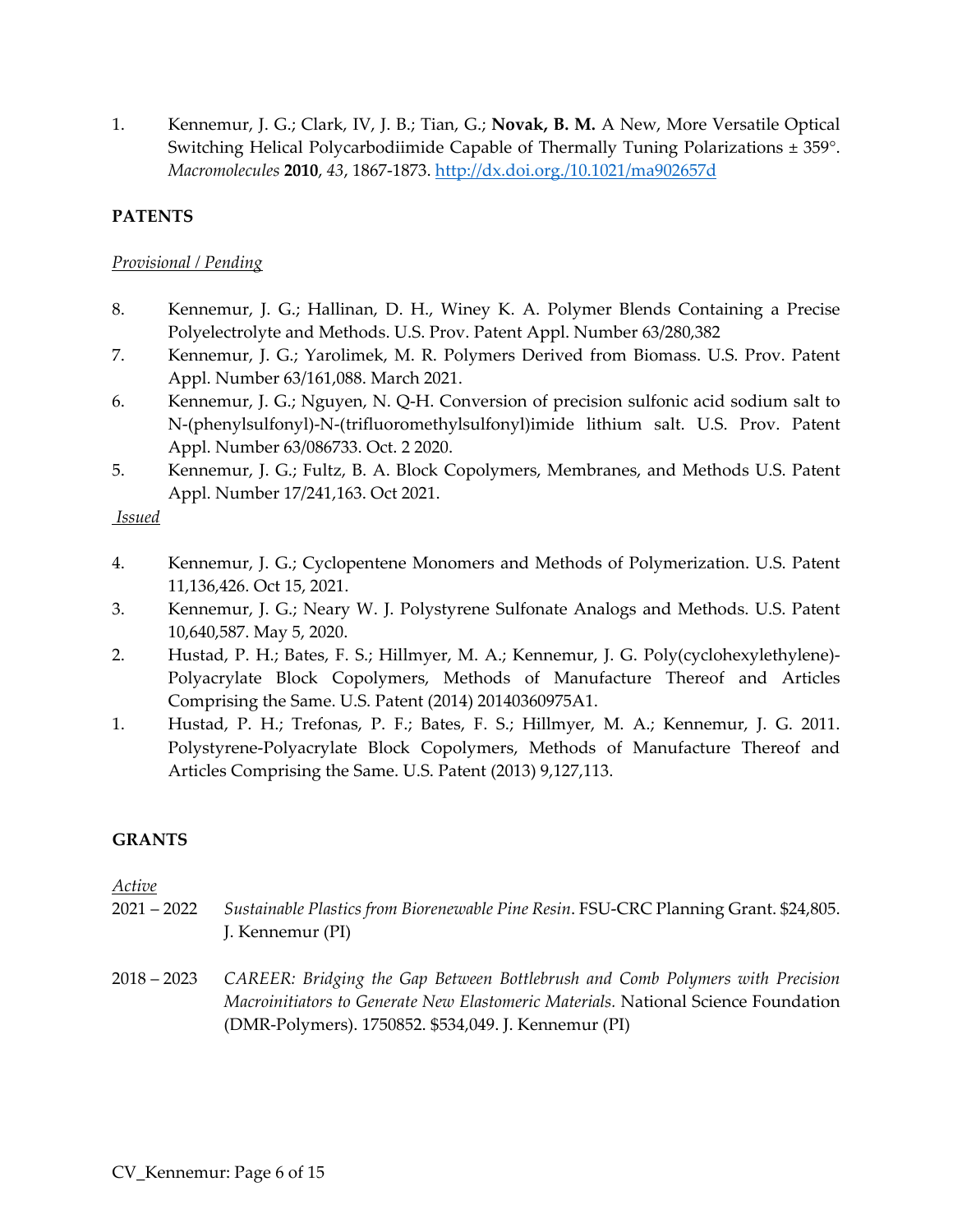2018 – 2021 *Impact of Ion Transport and Dissociation on Polymer Electrolyte Battery Rate Capability*. National Science Foundation (CBET). 1804871. \$346,659. D. Hallinan (PI), J. Kennemur (co-PI)

*Past*

- 2015 2017 *Petroleum Derived Triblock Terpolymer Templates for Dual-Metal Patterning of Square-Patterned Rectangular Nanostructures.* Petroleum Research Fund – Doctoral New Investigator Grant. American Chemical Society. 55378-DNI7. \$110,000. J. Kennemur (PI)
- 2015 *FYAP: New Material Opportunities from Renewable Biomass: Revisiting the Emulsion Polymerization of Vinyl Furan*. FSU CRC First Year Assistant Professor Program, \$20,000 J. Kennemur (PI)

#### **INVITED CONFERENCE / WORKSHOP PRESENTATIONS (Principle Investigator)**

| "Accessing Precise, Amorphous, and More Flexible Phenylsulfonated Materials<br>through ROMP" ACS Division of Polymer Chemistry: Polymers for Fuel Cells,<br>Energy Storage, and Conversion Workshop. Napa, CA. May 16, 2022.                                            |
|-------------------------------------------------------------------------------------------------------------------------------------------------------------------------------------------------------------------------------------------------------------------------|
| "Leveraging Equilibrium Polymerization Thermodynamics to Produce New<br>Materials and Chemically Recyclable Elastomers" American Chemical Society<br>Southwest Georgia Section (SOWEGA) Virtual Meeting. February 17, 2022.                                             |
| "Utilizing RAFT to Make Charge Mosaic Thin Films with Polyvinylpyridine<br>Segments and Insight on Photo-Driven CTA Removal from these Systems" ACS<br>Division of Polymer Chemistry: Controlled Radical Polymerization Workshop.<br>Charleston, SC. November 15, 2021. |
| "Structure-Propery-Function of Polypentenamer Systems" Southeast Regional<br>Meeting of the ACS (SERMACS), Birmingham, AL. November 11, 2021.                                                                                                                           |
| "Nanostructured Charge Mosaics from Self-Assembled Block Polymers: Efficacy<br>and Challenges" Advanced Membrane Materials and Technologies Workshop.<br>University of Pennsylvania, Philadelphia, PA. December 17, 2019.                                               |
|                                                                                                                                                                                                                                                                         |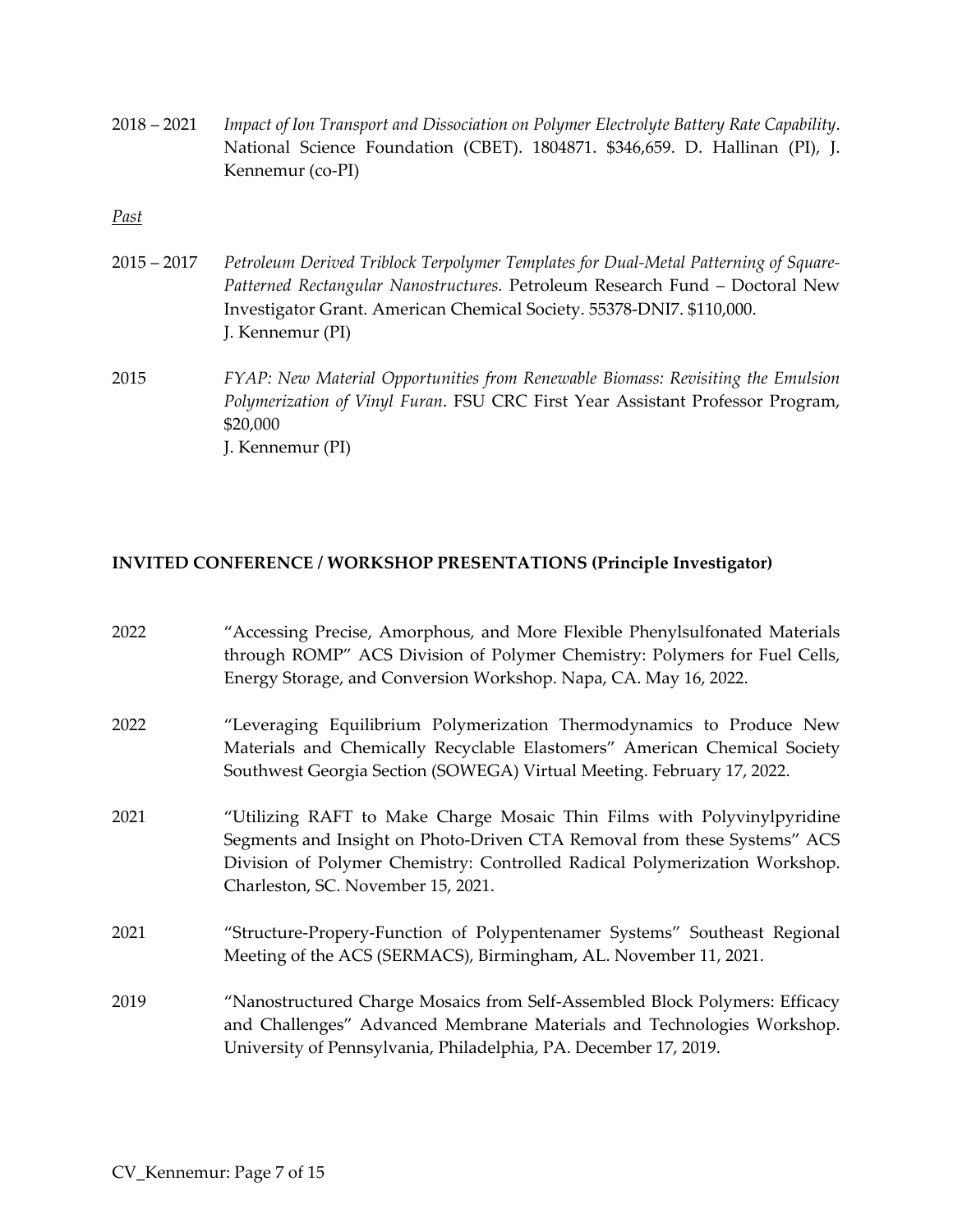| 2019 | "Polypentenamer Bottlebrushes in Metastable Equilibrium: Quantitative RCM<br>Depolymerization and Transformation to New Architectures" International<br>Symposium on Stimuli-Responsive Materials. Windsor, CA. October 22, 2019.                                                                      |
|------|--------------------------------------------------------------------------------------------------------------------------------------------------------------------------------------------------------------------------------------------------------------------------------------------------------|
| 2019 | "Value-Added Poly(vinyl ethers) through Cationic Copolymerization of Glycal-<br>Derivatized Isosorbide" International Symposium on Materials from Renewables<br>(ISMR 2019). Athens, GA. October 9, 2019.                                                                                              |
| 2019 | "Performance Elastomers from New Advances in Ring Opening Metathesis<br>Polymerization of Low-Strain Cycloalkenes" Advances in Polyolefins Workshop<br>2019 (APO2019). Rohnert Park, CA. September 24, 2019.                                                                                           |
| 2019 | Keynote Speaker. "Self-Immolative Bottlebrushes and their Transformations"<br>American Chemical Society Florida Annual Meeting and Exposition (FAME).<br>POLY/PMSE-Materials Symposium. Palm Harbor, FL. May 10, 2019                                                                                  |
| 2018 | "Five Alive: Functional Polypentenamers towards a New Class of Bottlebrush<br>Systems" American Chemical Society 256 <sup>th</sup> National Meeting and Exposition.<br>PMSE Young Investigator Award Symposium. Boston, MA. August 20, 2018.                                                           |
| 2018 | "Influencing Sustainable Polymers with Isohexide Stereochemistry: Synthesis and<br>Material Investigations" American Chemical Society 256 <sup>th</sup> National Meeting and<br>Exposition. PMSE Symposium on Stereochemical Enhancement of Material<br>Properties. Boston, MA. August 19, 2018.       |
| 2018 | "Low strain, more gain: Harnessing Polypentenamers towards Complex Precision<br>Architectures" American Chemical Society 255 <sup>th</sup> National Meeting and Exposition.<br>PMSE Symposium on Synthesis and Self-Assembly of Polymer with Complex<br>Architectures. New Orleans, LA March 20, 2018. |
| 2017 | "Dynamic Polymers from Low Strain Cycloalkenes" American Chemical Society<br>254 <sup>th</sup> National Meeting and Exposition. PMSE Symposium on Dynamic Chemistry<br>in Polymer Materials. Washington D.C., August 23, 2017.                                                                         |
| 2017 | "Can We Leverage Equilibrium Thermodynamics to Unlock New Well-defined<br>Polymeric Materials?" American Chemical Society Florida Annual Meeting and<br>Exposition (FAME). Materials Section. Palm Harbor, FL. May 05, 2017.                                                                           |
| 2017 | "Taking Charge of Polymeric Materials with Precision Spacing of Functional<br>Groups" Joint Symposium of the Florida Chapter of the American Vacuum Society<br>(FLAVS) and the Florida Society for Microscopy. University of Central Florida -<br>Student Union. Orlando, FL. March 6, 2017.           |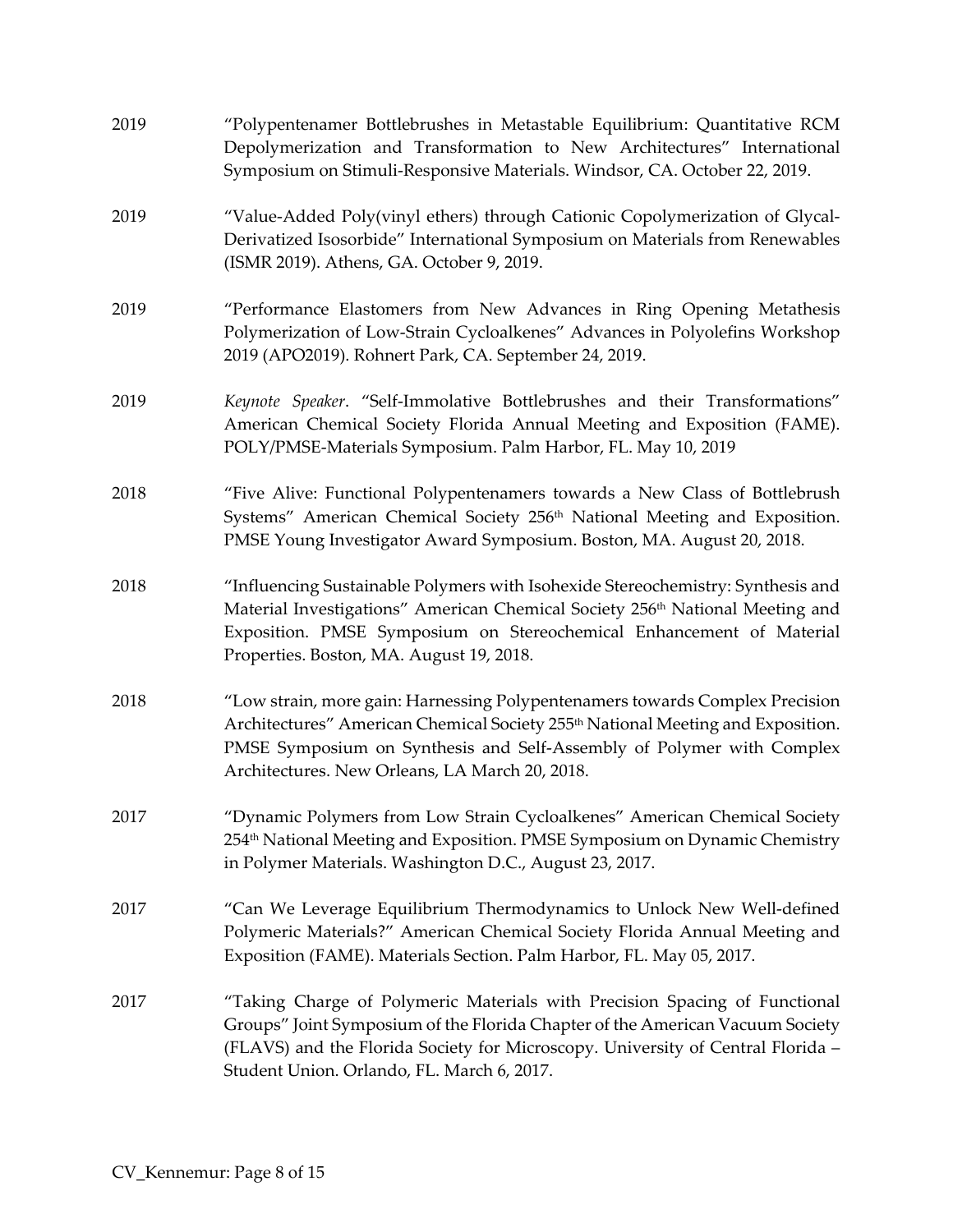2015 "Understanding the Interaction Parameter for Next Generation Lithographic Patterning Materials: Sub-10 nm Domains from Highly Incompatible Block Polymer Segments" American Chemical Society Florida Annual Meeting and Exposition (FAME). POLY/PMSE Section. Palm Harbor, FL. May 9, 2015.

#### **INVITED UNIVERSITY & INDUSTRY LECTURES (Principle Investigator)**

- 14. The Dow Chemical Company, Technical Community Organization (TCO) External Seminar Series. Virtual Seminar. Collegeville, PA. Jul 30, 2020.
- 13. Virginia Polytechnic Institute and State University, Department of Chemistry and Macromolecules Innovation Institute, Blacksburg, VA. March 27, 2019.
- 12. ExxonMobil Chemical Company, Baytown, TX. Mar 22, 2019
- 11. North Carolina State University, Department of Chemistry, Raleigh, NC. Mar 11, 2019
- 10. University of Southern Florida, Department of Chemistry, Tampa, FL. March 7, 2019
- 9. Louisiana State University, Department of Chemistry, Baton Rouge, LA. Feb 22, 2019
- 8. University of Southern Mississippi, School of Polymer Science and Engineering, Hattiesburg, MS. Feb 20, 2019
- 7. Pennsylvania State University, Department of Material Science, College Park, PA. Feb 6, 2019
- 6. University of North Carolina, Department of Chemistry, Chapel Hill, NC. Jan 31, 2019
- 5. University of Central Florida, NanoScience Technology Center, Orlando, FL. Jan 24, 2019
- 4. University of Florida, Department of Chemistry, Gainesville, FL. Jan. 22, 2019
- 3. University of Akron, Department of Polymer Science, Akron, OH. Oct. 5, 2018
- 2. Case Western Reserve University, Department of Chemistry, Cleveland, OH. Oct. 4, 2018
- 1. Rice University, Department of Materials Science & NanoEngineering, Houston, TX. Feb. 15, 2018

## **CONTRIBUTED CONFERENCE PRESENTATIONS (Principle Investigator)**

- 2021 *Oral Presentation*. Southeast Regional Meeting of the ACS (SERMACS), "Poly[(4 vinylpyridine)-*b*-(*t*-butyl methacrylate)] as a Promising Precursor System to Charge Mosaics: Nanostructured Thin Films of Oppositely Charged Domains" Birmingham, AL. November 12, 2021.
- 2021 *Oral Virtual Presentation*. 262nd American Chemical Society National Meeting and Exposition. "Turning Pine Sap into Precise Polyolefins through Ring Opening Metathesis Polymerization" Atlanta, GA & Virtual. August 22–26, 2021.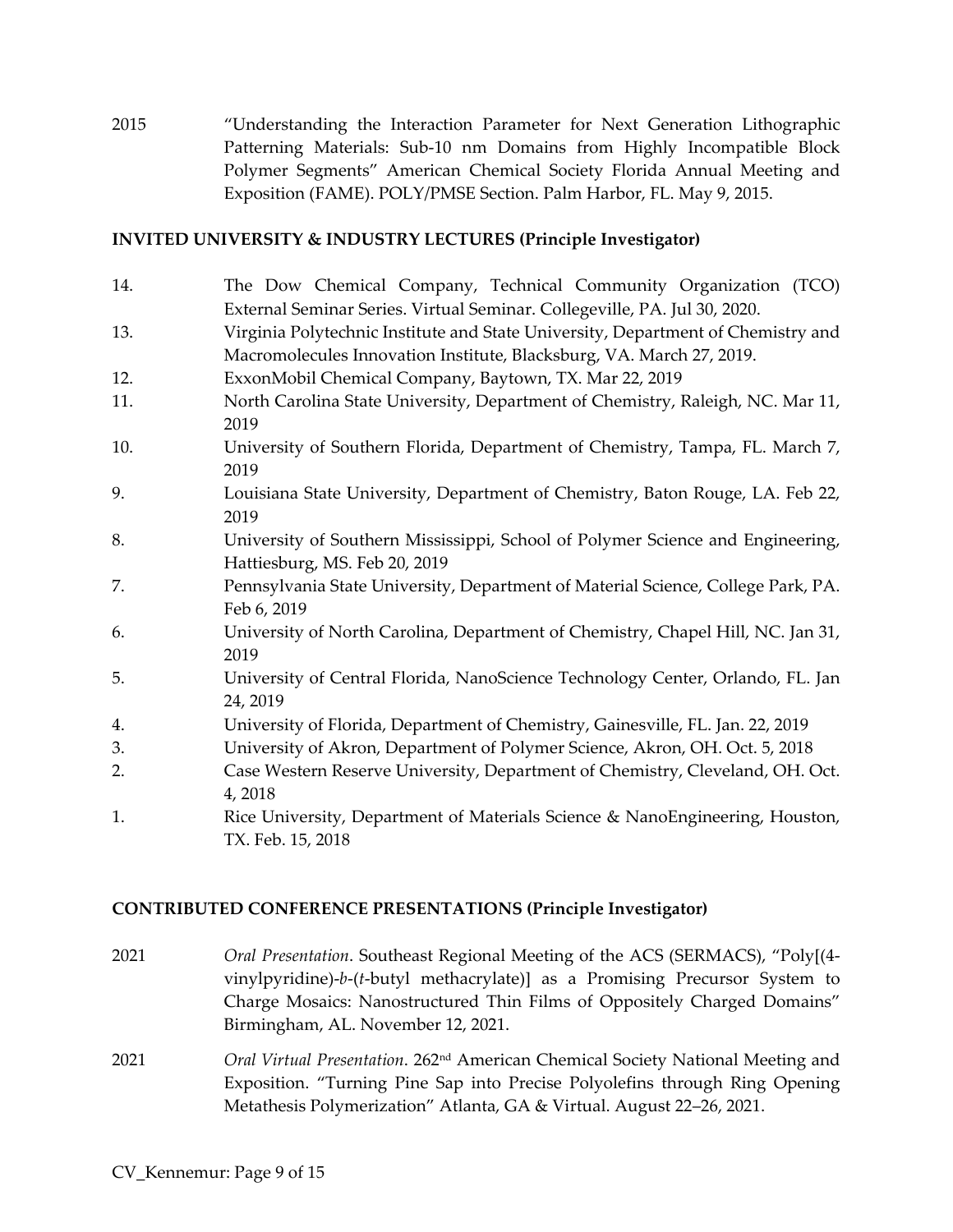| 2019 | Poster Presentation. Gordon Research Conference - Polymers. "Dynamic<br>Bottlebrush Systems from a Polypentenamer Scaffold" South Hadley, MA. June 9-<br>14, 2019.                                                                                                                                                         |
|------|----------------------------------------------------------------------------------------------------------------------------------------------------------------------------------------------------------------------------------------------------------------------------------------------------------------------------|
| 2019 | Oral Presentation. 257 <sup>th</sup> American Chemical Society National Meeting and<br>Exposition. "Thermodynamics of Bottlebrush Systems from Low Strain<br>Cycloolefins" POLY Division. Orlando, FL. March 31, 2019.                                                                                                     |
| 2018 | Oral Presentation. Bordeaux Polymer Conference. "Exploring the Five-Carbon<br>Structure-Property Genome of Precision Polyolefins" Bordeaux, France. May 28 -<br>31, 2018.                                                                                                                                                  |
| 2017 | Oral Presentation. 253 <sup>rd</sup> American Chemical Society National Meeting and<br>Exposition. "Variable temperature ROMP: Achieving targeted molar mass and<br>low dispersities from low ring-strain monomers" POLY Division. San Francisco,<br>CA. April 03, 2017.                                                   |
| 2017 | Poster Presentation. Gordon Research Conference - Polymers. "Effect of Isohexide<br>Stereochemistry on Properties of Renewable Polyurethanes" South Hadley, MA.<br>June 11-16, 2017.                                                                                                                                       |
| 2017 | Oral Presentation. American Physical Society March Meeting 2017. "Synthesis and<br>Properties of a Precision Sulfonated Trimethylene-Styrene Polyelectrolyte" New<br>Orleans, LA. March 16, 2017.                                                                                                                          |
| 2016 | Poster Presentation. Gordon Research Conference - Polymer Physics. "Exploring<br>the Five-Carbon Branch Topology on Precision Polyolefins" South Hadley, MA.<br>July 24-29, 2016.                                                                                                                                          |
| 2016 | Oral Presentation. 251 <sup>st</sup> American Chemical Society National Meeting and<br>Exposition. "Precision Polyolefins from Substituted Cyclopentenes" POLY<br>Division. San Diego, CA. March 13, 2016.                                                                                                                 |
| 2015 | Poster Presentation. Gordon Research Conference - Polymers. "Emerging Research<br>in the Kennemur Group" South Hadley, MA. June 14-19, 2015.                                                                                                                                                                               |
| 2015 | Oral Presentation. American Chemical Society Florida Annual Meeting and<br>Exposition (FAME). "Understanding the Interaction Parameter for Next<br>Generation Lithographic Patterning Materials: Sub-10 nm Domains from Highly<br>Incompatible Block Polymer Segments" POLY/PMSE Section. Palm Harbor, FL.<br>May 9, 2015. |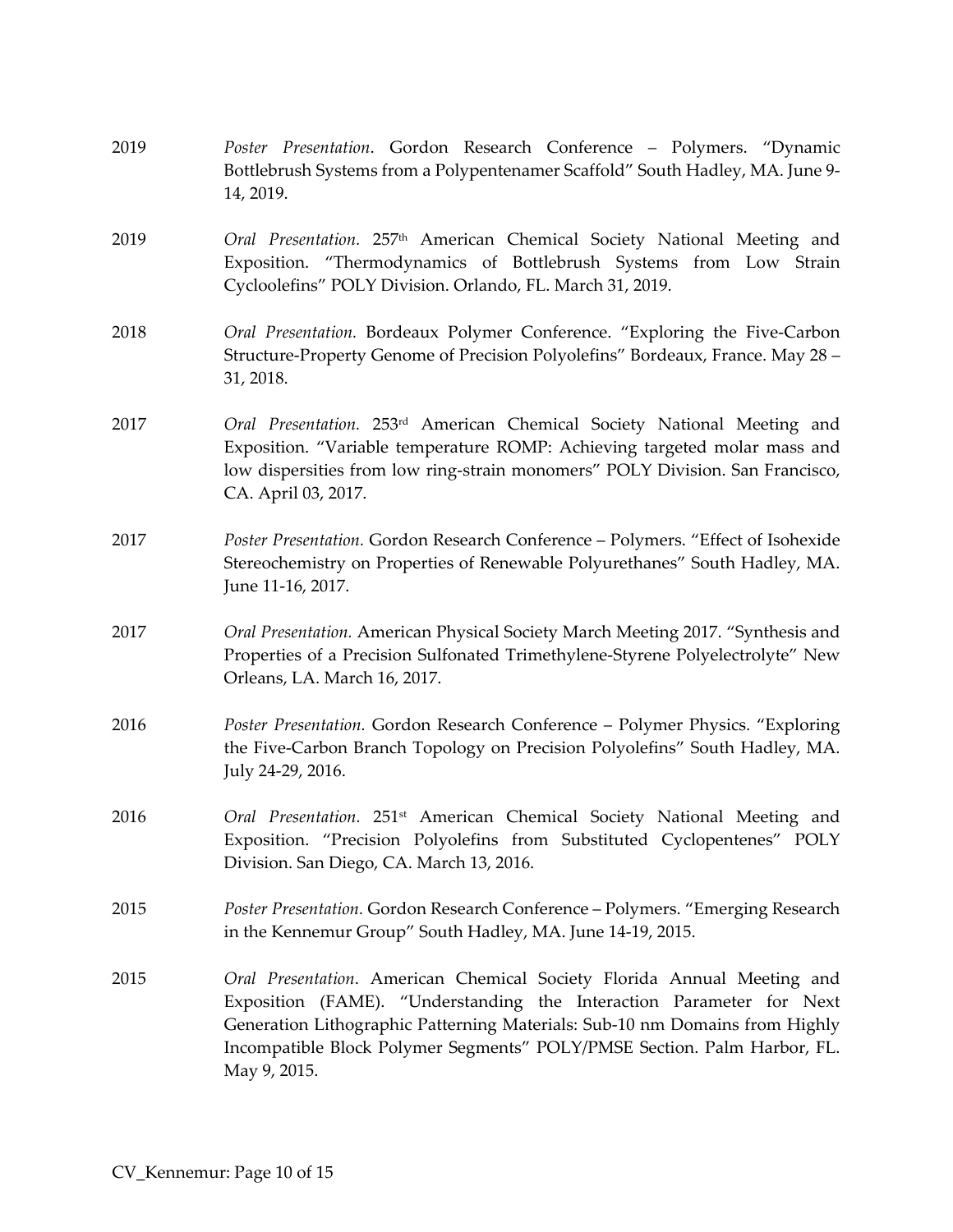# **CAMPUS AND DEPARTMENTAL TALKS (Principle Investigator)**

| 2019          | "High-Five: Five Years of Research Polymerizing Five-Membered Cycloolefins".<br>FSU Chemistry and Biochemistry Departmental Seminar Series. August 30, 2019.                                                                         |
|---------------|--------------------------------------------------------------------------------------------------------------------------------------------------------------------------------------------------------------------------------------|
| 2019          | "The Plastics Age: The Good, the Bad, and the Future" FSU Coastal and Marine<br>Laboratory Conservation Lecture Series. (General Public Lecture) May 16, 2019.                                                                       |
| 2018          | "The Entropy-Enthalpy Battle of Ring Opening Polymerizations and the<br>Aftermath of an Unexplored Structure-Property Genome" FAMU-FSU<br>Department of Chemical and Biological Engineering Seminar. Sept. 28, 2018.                 |
| 2016          | "Precision Polyolefins from Substituted Cyclopentenes" FSU Materials and<br>Energy Hiring Initiative Seminar Series. March 31, 2016.                                                                                                 |
| $2015 - 2019$ | "Laboratory Safety: Insights from my own Journey" EH&S and Department of<br>Chemistry and Biochemistry Safety in Research Fall Seminar Series. Nov. 16, 2015;<br>Nov. 28, 2016; Nov. 6, 2017; Oct. 28, 2018; Nov. 4, 2019.           |
| 2015          | "Amplification of Block Polymer Interaction Parameters through Chemical<br>Structure Modification: A Blueprint for Rational Design" FSU-FAMU Chemical<br>and Biological Engineering Graduate Research Seminar Series. Sept. 4, 2015. |
| 2014          | "The Plastic Age: Current Challenges and Research Opportunities in Polymer<br>Synthesis" Materials Science and Engineering Seminar Series. Sept. 17, 2014.                                                                           |

## **TEACHING EXPERIENCE**

# **Florida State University (\*self-developed)**

| CHM-4455/5450* | Polymer Chemistry. Co-listed Undergraduate and Graduate Course. F19,<br>F <sub>21</sub> |
|----------------|-----------------------------------------------------------------------------------------|
| CHM-5718*      | Synthetic Polymers. Graduate Course. S16, F17.                                          |
| CHM-5901*      | Directed Focus Course: Scholarly Writing Techniques. S17.                               |
| CHM-2211       | Organic Chemistry II. F20, S22.                                                         |
| CHM-2210.      | Organic Chemistry I. F15, F16, S18, F18, S19, S20.                                      |

# **North Carolina State University**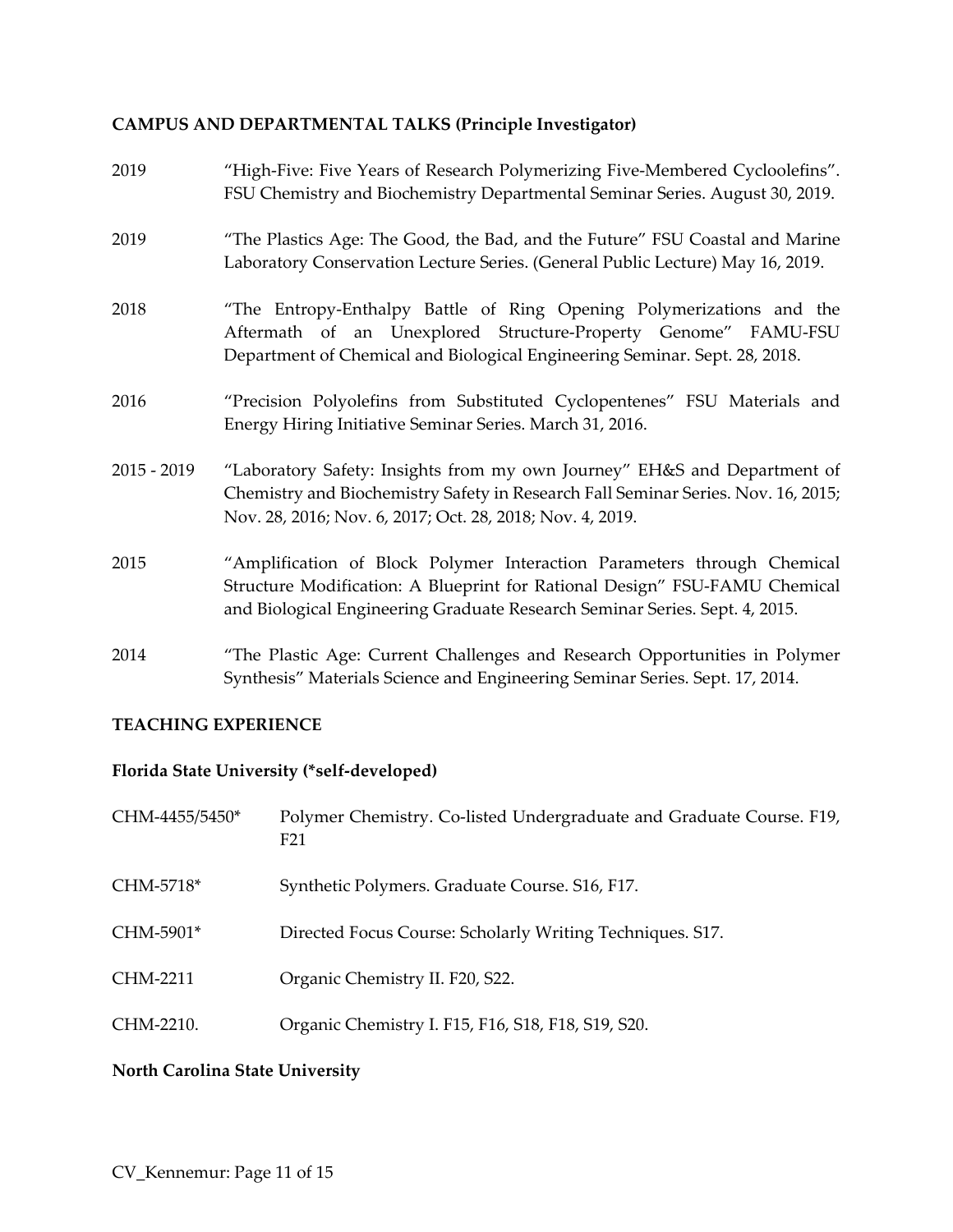Organic Chemistry Laboratory I (F-06) Organic Chemistry Laboratory II (S-07) General Chemistry Laboratory I (F-05) General Chemistry Laboratory II (S-06)

#### **SERVICE TO PROFESSION**

|      | 2020-present Faculty Advisor - The ACS POLY/PMSE Student Chapter at FAMU-FSU                                                                                                                                                                                                        |
|------|-------------------------------------------------------------------------------------------------------------------------------------------------------------------------------------------------------------------------------------------------------------------------------------|
|      | 2020-present Editorial Advisory Board - Polymer Chemistry (RSC Publications)                                                                                                                                                                                                        |
|      | 2018-2022 ACS POLY Division - Webmaster and new website co-designer                                                                                                                                                                                                                 |
|      | 2018-2022 ACS POLY Division - Publicity/Marketing/Outreach Committee                                                                                                                                                                                                                |
| 2019 | Symposium Co-Organizer. "Synthesis and Properties of Densely Grafted Polymers"<br>Division of Polymer Chemistry (POLY). 257 <sup>th</sup> American Chemical Society National<br>Meeting and Exposition. Orlando, FL. March 31 - April 4, 2019.                                      |
| 2019 | Doolittle Award Judge. 257th American Chemical Society National Meeting and<br>Exposition. Orlando, FL. March 31 - April 4, 2019.                                                                                                                                                   |
| 2018 | Symposium Co-Organizer. "Synthesis and Self-Assembly of Polymers with Complex<br>Architectures" Polymeric Materials Science and Engineering (PMSE) Division.<br>255 <sup>th</sup> American Chemical Society National Meeting and Exposition. New Orleans,<br>LA. March 18-21, 2018. |
| 2018 | Symposium Organizer. "Bridging New Polymer Chemistry and Polymer Physics"<br>Division of Polymer Physics (DPOLY). American Physical Society (APS) March<br>Meeting. Los Angeles, CA. March 5-9, 2018.                                                                               |
| 2017 | Poster Judge. Sci-Mix PMSE/POLY Division Session. 254 <sup>th</sup> American Chemical<br>Society National Meeting and Exposition. Washington D.C., August 20-14, 2017.                                                                                                              |
| 2017 | Session Leader. Gordon Research Conference - Polymers. South Hadley, MA. June<br>11-16, 2017.                                                                                                                                                                                       |
| 2017 | Poster Judge. American Chemical Society - Florida Section Annual Meeting and<br>Exposition (FAME). Palm Harbor, FL. May 4 - 6, 2017.                                                                                                                                                |
| 2017 | Poster Judge. Sci-Mix PMSE/POLY Division Session. 253rd American Chemical<br>Society National Meeting and Exposition. San Francisco, CA. April 2-6, 2017.                                                                                                                           |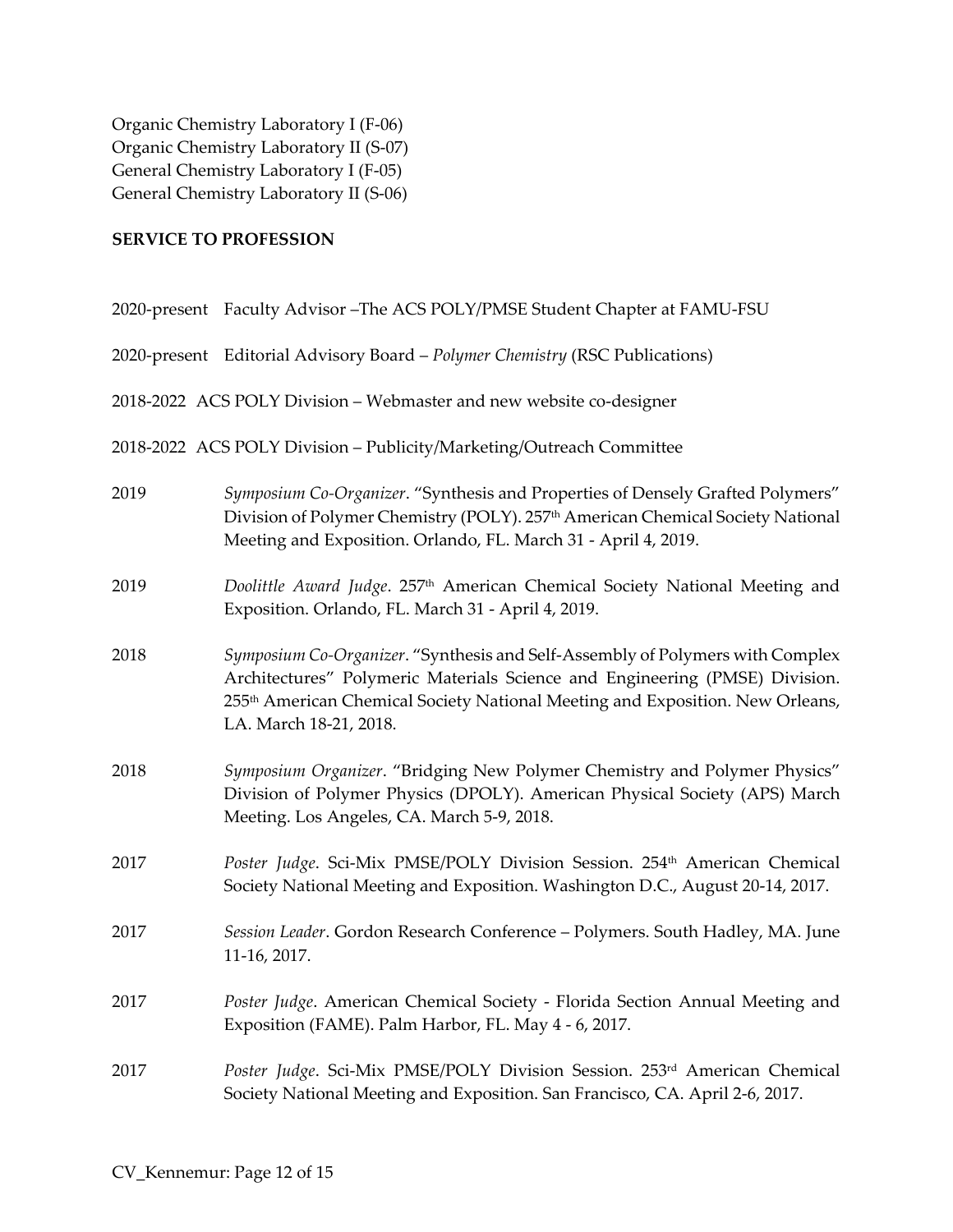| 2016     | Faculty Advisor. PMSE/POLY Student Symposium. American Chemical Society -<br>Florida Section Annual Meeting and Exposition (FAME). Palm Harbor, FL. May 5-<br>7, 2016.                                                                                                                                                                                                                                                                                                                                   |
|----------|----------------------------------------------------------------------------------------------------------------------------------------------------------------------------------------------------------------------------------------------------------------------------------------------------------------------------------------------------------------------------------------------------------------------------------------------------------------------------------------------------------|
| 2016     | Poster Judge. American Chemical Society - Florida Section Annual Meeting and<br>Exposition (FAME). Palm Harbor, FL. May 5 - 7, 2016.                                                                                                                                                                                                                                                                                                                                                                     |
| 2016     | Poster Judge. Sci-Mix PMSE/POLY Division Session. 251 <sup>st</sup> American Chemical<br>Society National Meeting and Exposition. San Diego, CA. March 13 – 17, 2016.                                                                                                                                                                                                                                                                                                                                    |
| Referee  | Nature Chemistry, Nature Communications, Journal of the American Chemical Society,<br>Chemical Science, ACS Macro Letters, Macromolecules, ACS Applied Polymer Materials,<br>Polymer Chemistry, Journal of Polymer Science, Macromolecular Rapid Communications,<br>Macromolecular Chemistry and Physics, Organometallics, Macromolecular Materials and<br>Engineering, Applied Surface Science, European Polymer Journal, Polymer, Polymer<br>International, Polymers, Polymer Engineering and Science. |
| Reviewer | NSF, ACS-PRF, CASIS, NSERC                                                                                                                                                                                                                                                                                                                                                                                                                                                                               |

Panelist NSF DMREF 2019, NSF CHE 2022

# **DEPARTMENTAL & UNIVERSITY SERVICE**

| $2021$ – present | Chair: Graduate Recruitment and Admissions Committee                      |
|------------------|---------------------------------------------------------------------------|
| $2020$ – present | Web & Marketing Committee                                                 |
| $2019$ – present | Department Faculty Additions Committee                                    |
| $2019 - 2020$    | Curriculum Oversight Committee                                            |
| $2019 - 2020$    | Department Graduate Curriculum & Awards Committee.                        |
| $2016 - 2020$    | Department Seminar Committee - Organic Division Seminars.                 |
| $2015$ – present | Creator and administrator of "FSU Polymers" interdisciplinary email list- |
|                  | server.                                                                   |
| $2018 - 2019$    | Department Capital Resource and Space Committee                           |
| $2017 - 2020$    | Department Graduate Advising and Awards Committee                         |
| $2016 - 2018$    | Department Curriculum Committee - Organic Division                        |
| $2015 - 2020$    | Mentor for FSU Undergraduate Research Opportunities Program.              |
| $2015 - 2017$    | Department Graduate Recruitment & Admissions Committee.                   |
| $2014 - 2018$    | Department Materials Characterization Laboratory Committee.               |
| 2019             | <b>Hiring Committee</b>                                                   |
| 2018             | <b>Hiring Committee</b>                                                   |
|                  |                                                                           |

## **PROFESSIONAL AFFILIATIONS**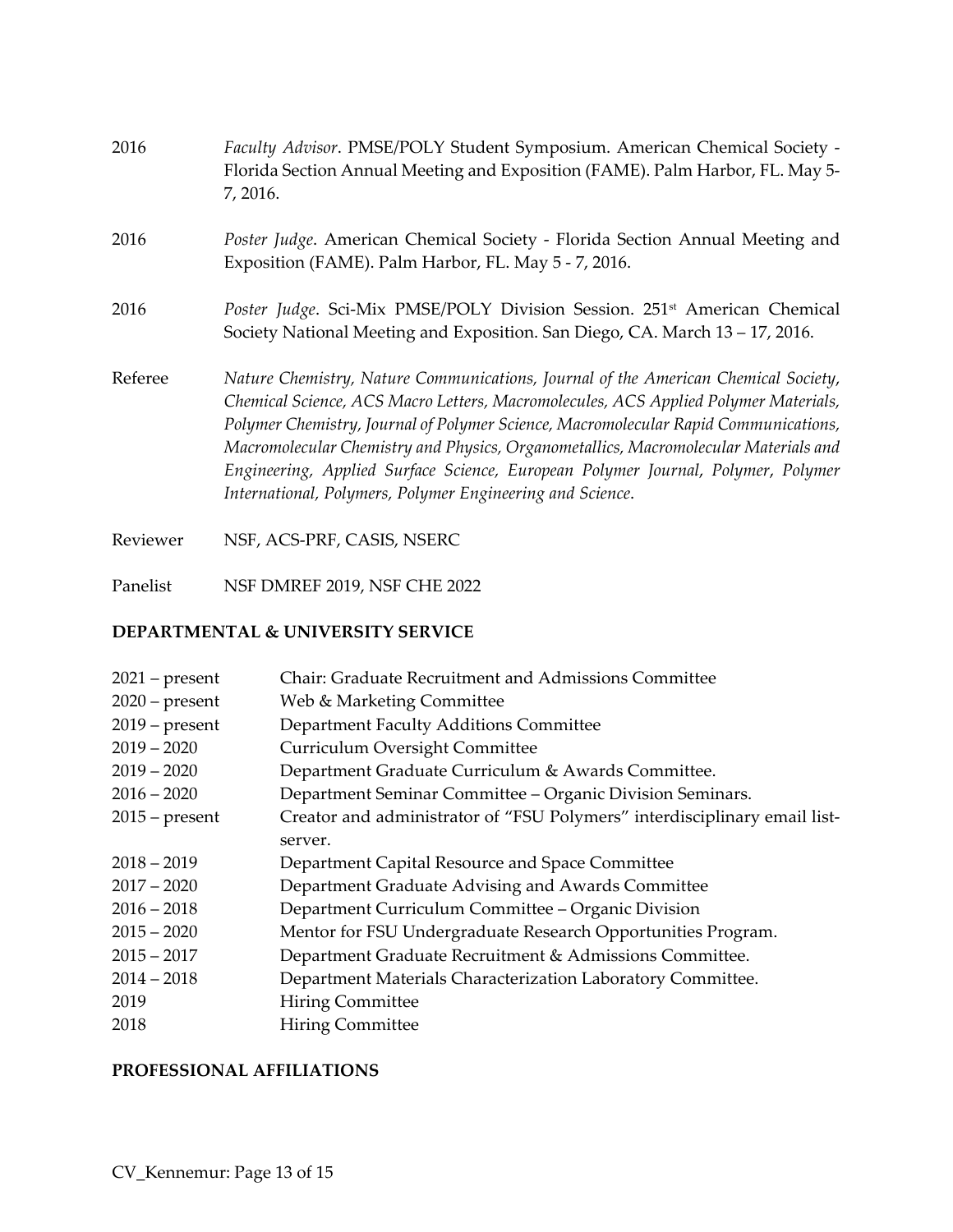| $2022$ – present | American Association for the Advancement of Science (AAAS) |
|------------------|------------------------------------------------------------|
| $2016$ – present | American Physical Society (DPOLY Division)                 |
| $2005$ – present | American Chemical Society (PMSE and POLY Divisions).       |

#### **SUPERVISION AS PRINCIPLE INVESTIGATOR**

#### **Post-Doctoral Researchers**

| Goutam Palui             | $2015 - 2017$    | (Staff Fellow – OSC, U.S. FDA)                         |  |
|--------------------------|------------------|--------------------------------------------------------|--|
| <b>Doctoral Students</b> |                  |                                                        |  |
| William Neary            | $2014 - 2019$    | (Postdoc at UIUC – Moore Group)                        |  |
| Robert Kieber III        | $2014 - 2019$    | (Sr Manufacturing Coating Eng. – Corning)              |  |
| Brandon Fultz            | $2014 - 2020$    | (Faculty – University of West Florida)                 |  |
| Mark Yarolimek           | $2016 - 2021$    | (Polymer Application Scientist - Promerus)             |  |
| Nam Nguyen               | $2016 - 2021$    | (PTD Etch Module Engineer - Intel)                     |  |
| Gina Guillory            | $2017$ – present |                                                        |  |
| Benjamin Abraham         | $2019$ – present |                                                        |  |
| Brianna Coia             | $2019$ – present |                                                        |  |
| Courtney Leo             | $2019$ – present |                                                        |  |
| <b>Emily Grumbles</b>    | $2021$ – present |                                                        |  |
| Jaehoon Jang             | $2021$ – present |                                                        |  |
| <b>Masters Students</b>  |                  |                                                        |  |
| $C \cup C \cup D \cup D$ |                  | $2010 - 74$ and it is some Discovered in FIT Acception |  |

| <b>Stefan Brits</b> | 2015 – 2018 (Architecture Program at UT-Austin)     |
|---------------------|-----------------------------------------------------|
| Taylor Isais        | 2017 – 2021 (Research Scientist – Johnson Controls) |
| Benjamin Abraham    | 2019 – 2022 (R&D Scientist – Factorial Energy)      |

# **Undergraduate Students**

| Ana Pereira        | $2022$ – present                                    |  |  |
|--------------------|-----------------------------------------------------|--|--|
| August Specht      | $2022$ – present                                    |  |  |
| Skylar Alonzo      | $2022$ – present                                    |  |  |
| Luke Hudson        | $2022$ – present                                    |  |  |
| Joshua Weltman     | $2021$ – present                                    |  |  |
| Mackenzie Ehrhardt | $2021$ – present                                    |  |  |
| Karl Kinner        | $2021$ – present                                    |  |  |
| Caroline Crowder   | (Graduate Student at USF)<br>$2021 - 2022$          |  |  |
| Sarah Werner       | $2021 - 2022$                                       |  |  |
| Ethan Corey        | $2020$ - present                                    |  |  |
| Heather Bookbinder | $2019 - 2021$<br>(Medical Asst. – TLH Derm. Assoc.) |  |  |